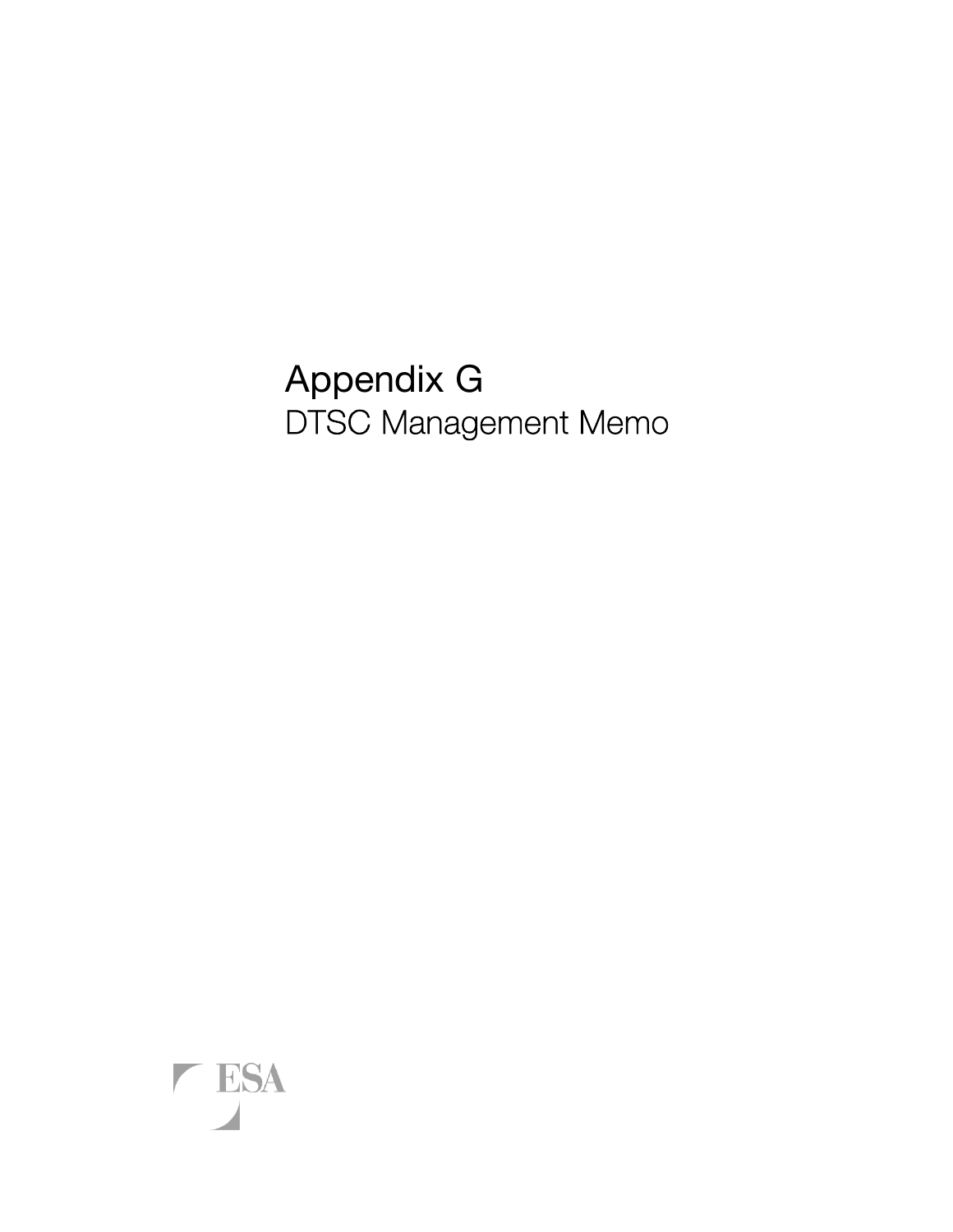State of California-EnvironmentalProtection Agency

## SITE MITIGATION AND BROWNFIELDS REUSE PROGRAM **MANAGEMENT MEMO**

#### MANAGEMENT MEMO: # EO-02-002-MM

TITLE: Response Actions for Sites Where Future Use May Include Sensitive Uses

AFFECTED PROGRAMS: Site Mitigation and Brownfields Reuse Program Hazardous Waste Management Program

PURPOSE: This management memorandum provides guidance for Department of Toxic Substances Control (DTSC) staff in establishing remedial action objectives and the use of institutional controls as part of the remedy. It is primarily intended to apply at sites where sensitive uses do not currently exist, but are reasonably anticipated in the future. It is DTSC's goal that sites requiring response actions, where sensitive land uses are anticipated, be remediated to the degree that allows unrestricted use. In very limited, site-specific circumstances, exceptions to this goal may be acceptable with the approval of the appropriate Branch Chief in consultation with his/her Division Chief and Deputy Director.

This document is intended as guidance only. The applicable statutes and regulations control decisions concerning establishing remedial action objectives and institutional controls for response actions at hazardous waste, hazardous substance, and hazardous materials sites.

BACKGROUND: The California Health and Safety Code, Sections 25356, 25200.10, and 25187, gives DTSC the authority to require response actions or corrective measures for hazardous substance/hazardous waste releases, including those at hazardous waste facilities. The basis for DTSC's goal of remediation, to the extent that allows unrestricted use, derives from the National Contingency Plan's program goal  $[300.430(a)(1)(i)]$ , remedy alternatives evaluation criteria  $[300.430(e)(7)(i)$ , and 300.430(e)(9)(iii)(C)]. The program goal and evaluation schemes emphasize the selection of remedies that protect human health and the environment, maintain protection over time, minimize untreated waste and residual risks, and afford long-term protection, effectiveness, and permanence. In addition, California Education Code sections 17072.18, 17210, 17210.1, 17213.1, and 17213.2 give DTSC the authority to ensure that proposed school properties do not contain hazardous materials or that they have been appropriately remediated.

The site mitigation and corrective action processes include development and evaluation of alternatives for remediation or corrective measures. These alternatives may include cleanup that will allow unrestricted use, partial cleanup coupled with land use-restricting covenants, and, in very limited cases, no cleanup with land use-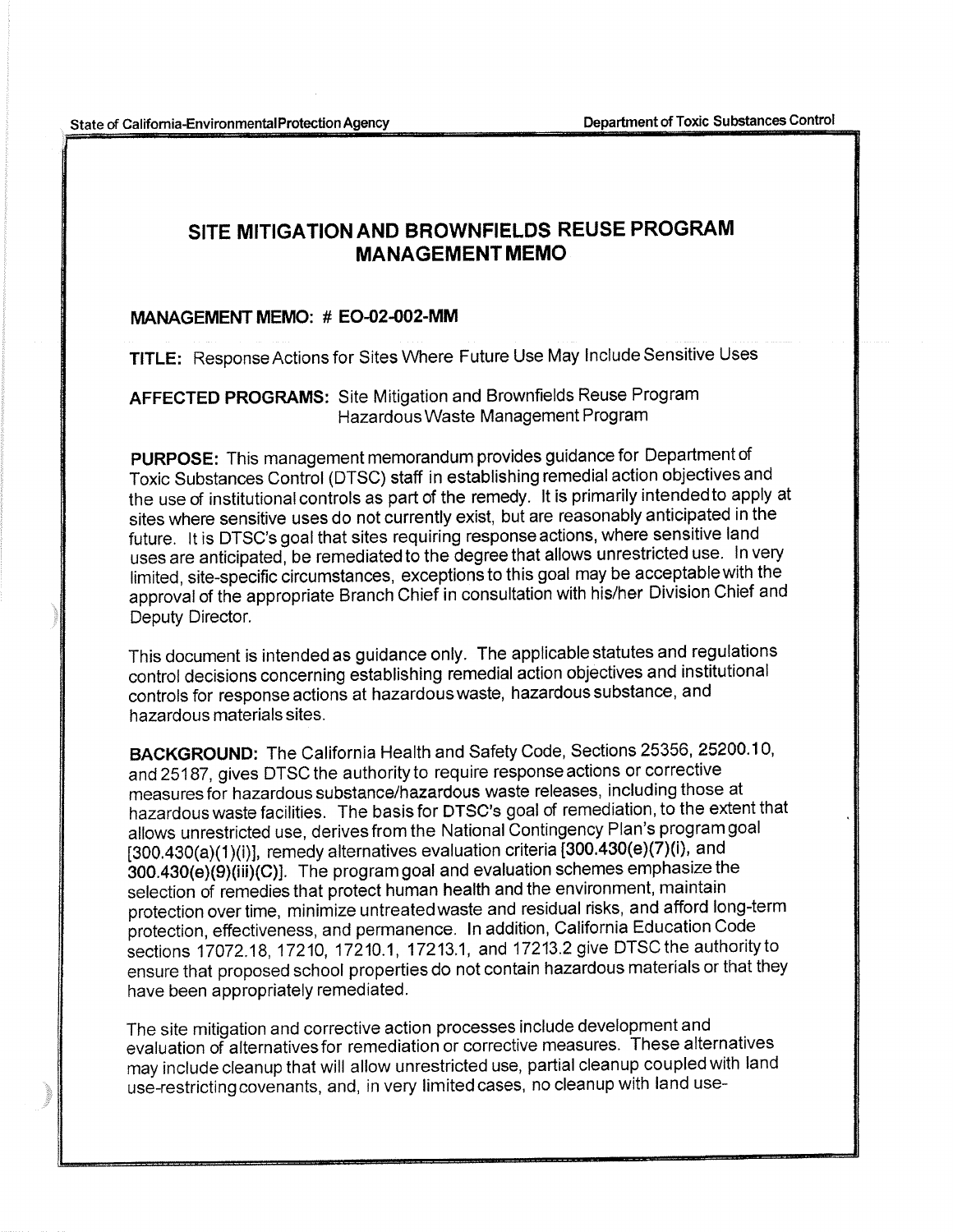#### **MANAGEMENT MEMO # EO-02-002-MM**

Response Actions for Sites Where Future Use May Include Sensitive Uses

restricting covenants constituting the entire remedial action. Any alternatives that include leaving contaminants at levels that are not suitable for unrestricted use are expected to include institutional controls, such as deed restrictions, in the form of land use-restricting covenants **[40CFA300.430(a)(** 1)(iii)(D)]. Any selected remedy must protect human health and the environment and maintain protection over time  $[40CFR300.430(a)(1)(i)]$ . For the purposes of this guidance, sensitive land uses include, but are not limited to, residences, schools, day care facilities, hospitals, and hospices. .

Remediationto levels that allow all sensitive uses of the land is always protective of human health and the environment, is most reliable over time, and provides the highest level of long-term protection, effectiveness, and permanence. Land use-restricting covenants should not be used to provide protection, except in very limited, site-specific instances. Sensitive land uses are generally not compatible with land use-restricting covenants because of the difficulty of monitoring the restrictions and the sensitive nature of the population associated with these uses. The better remedy is the one that provides the most protection, effectiveness, and permanence.

At some sites it may not be possible to implement a remedy that both protects human health and the environment and achieves protection for sensitive uses without the use of land use-restricting covenants. Caution must be exercised when considering a remedy in which the possibility of exposure to unacceptable levels of contaminants remains, no matter how improbable. The use of land use-restricting covenants to legally limit the exposure is required. The implementation of other protective measures that adequately reduce the likelihood of violation of the land use-restricting covenants needs to be included as part of the remedy as appropriate. In each and every case, the remedy, which includes any appropriate land use-restricting covenants, must protect human health and the environment, taking into account the possible future uses and misuses.

Evaluation of remedial alternatives provides a means to compare alternatives, such as remediation for unrestricted use and partial remediation with land use-restricting covenants. The alternative of unrestricted use cleanup should be included as part of the analysis of options for all response actions. The analysis of partial remediation alternatives should include the basis for, and provide the documentation to support, the claim of the technical impracticability of meeting the unrestricted-usescenario. Alternatives that propose leaving contaminants at levels that are not protective of the unrestricted-use scenario, and thus trigger the need for land use-restricting covenants, should, among other things, account for the loss in value of the site due to the limitations on use. The amount of the loss in value is the difference between the value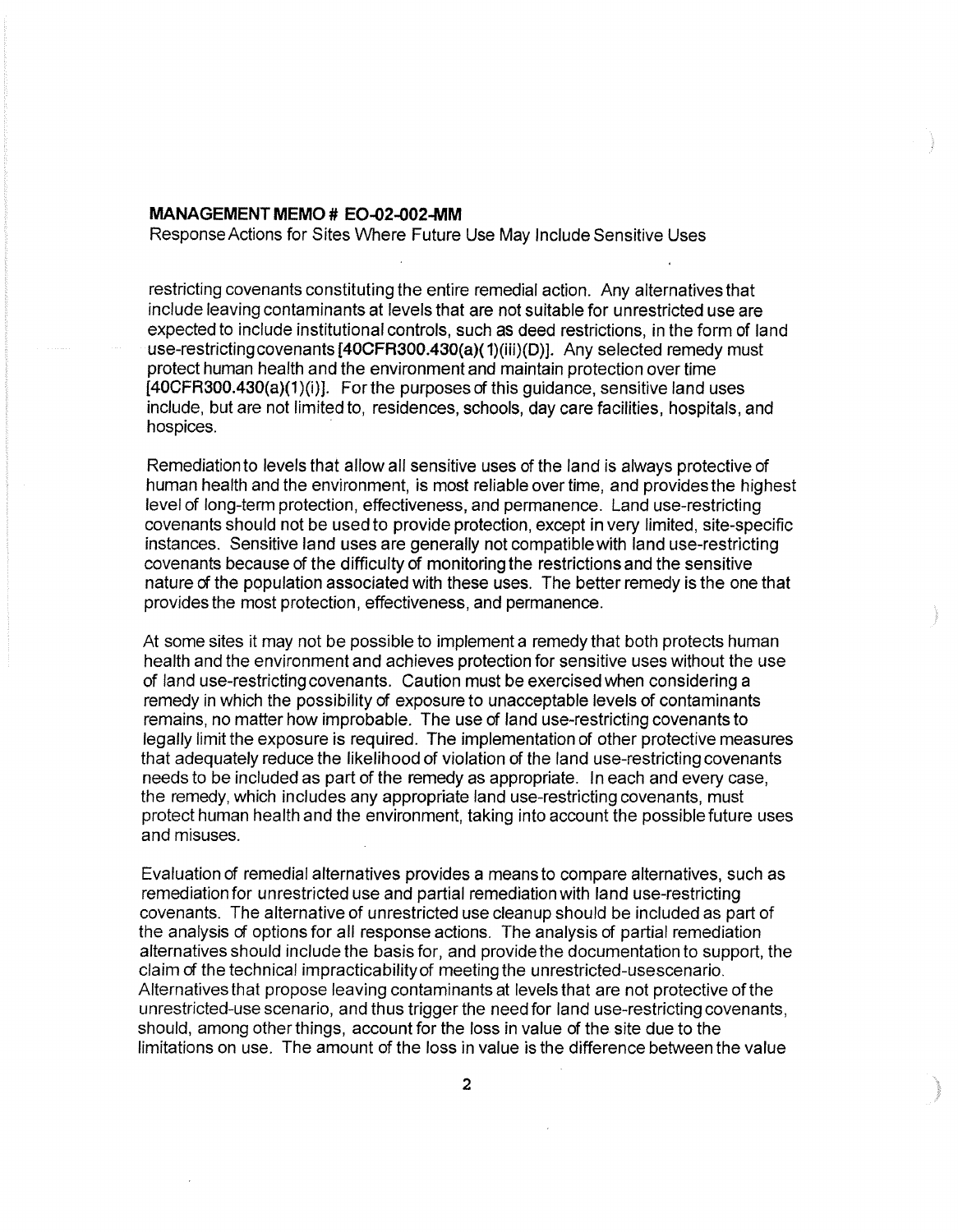#### MANAGEMENT MEMO# EO-02-002-MM

Response Actions for Sites Where Future Use May Include Sensitive Uses

of the completely remediated property and the value if partial or no remediation is completed. This can be documented by either decreasing the cost of the unrestricted use remedy or increasing the cost of the partial-remediation alternative by the difference in value. The life cycle costs associated with implementing and maintaining land use-restricting covenants should also be evaluated.

### **ROLES AND RESPONSIBILITIES**

#### **Project Manaaers and Unit Chiefs**

- Require adequate data collection, health and environmental risk assessments, and compilation of engineering controls, administrative controls, and remedial or corrective action components into remedial action alternatives that will protect human health and the environment.
- Ensure that the alternative of cleanup to unrestricted use be developed and o evatuated. This alternative should include treatment or removal of all contaminants that present any current or potential health or environmental risks, whether the exposure pathway is or is not complete. The analysis of this alternative should also describe the basis for, and provide the documentation that supports, the claim of the technical impracticability of meeting the unrestricted-use scenario.
- Ensure that any response action alternatives that propose leaving contaminants above levels acceptable for unrestricted use contain land use-restricting covenants and long-term management components that ensure adequate protection for both present and possible future uses. The difference in property value between partial and complete remediation should be accounted for in the alternatives analysis. Additionally, the life cycle costs of *implementing and* maintaining land use-restricting covenants should also be'evaluated.
- Any recommendation for exception to the preferred cleanup approach presented in this memorandum must be adequately supported and based upon the technical impracticability of achieving remediation to unrestricted levels. Every remedial alternative must adequately protect human health and the environment and be reliable over time.